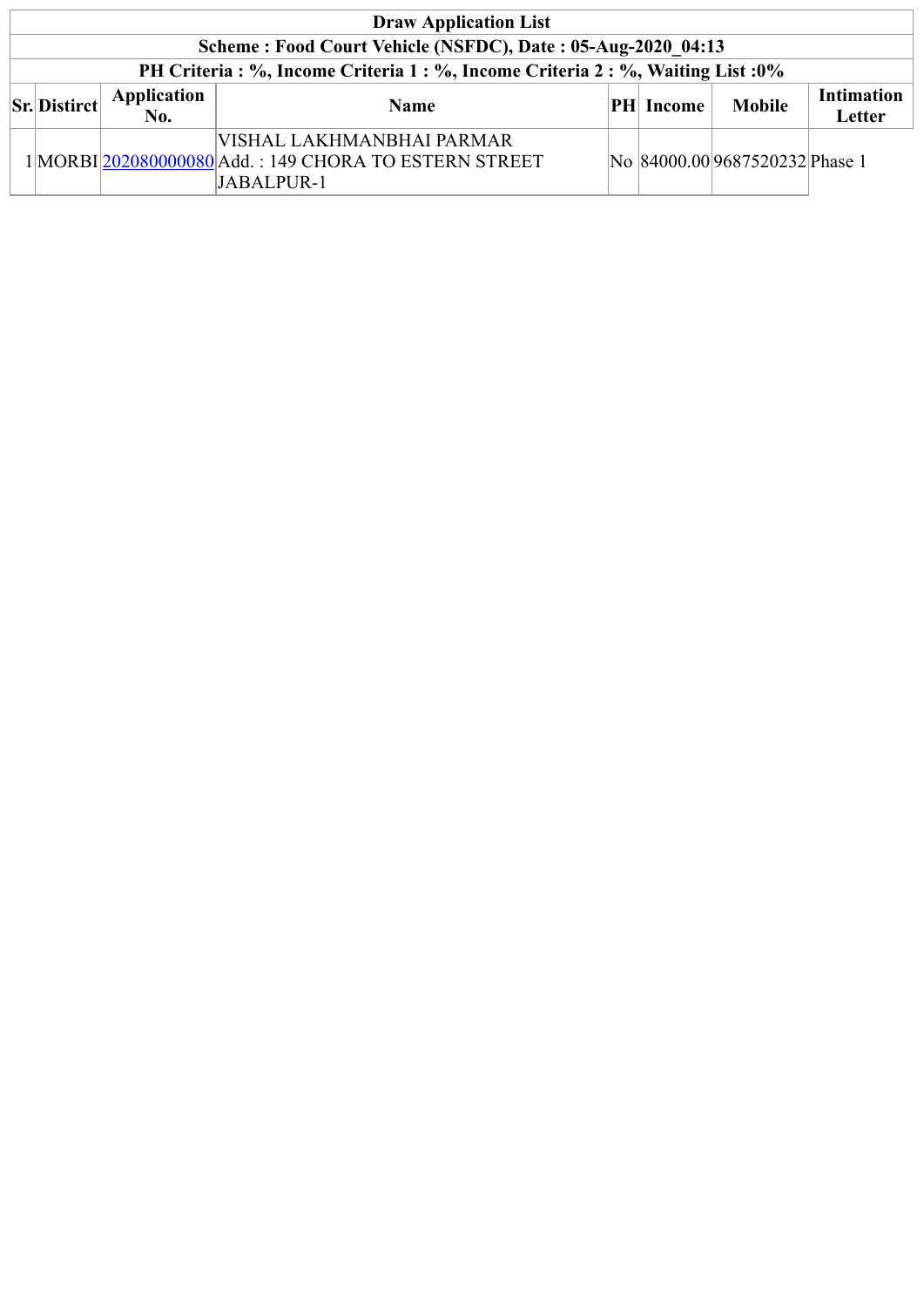| <b>Draw Application List</b>                                                     |                                                     |                                                                                                                              |  |                  |  |                            |  |  |  |  |
|----------------------------------------------------------------------------------|-----------------------------------------------------|------------------------------------------------------------------------------------------------------------------------------|--|------------------|--|----------------------------|--|--|--|--|
| Scheme: Food Court Vehicle (NSFDC), Date: 05-Aug-2020 04:13                      |                                                     |                                                                                                                              |  |                  |  |                            |  |  |  |  |
| PH Criteria : %, Income Criteria 1 : %, Income Criteria 2 : %, Waiting List : 0% |                                                     |                                                                                                                              |  |                  |  |                            |  |  |  |  |
|                                                                                  | $\left \mathbf{Sr}\right $ Distirct Application No. | <b>Name</b>                                                                                                                  |  | <b>PH</b> Income |  | Mobile   Intimation Letter |  |  |  |  |
| $1$ KUTCH                                                                        |                                                     | $\frac{202080000068}{\text{Add.}: \text{BADIYA TA ABDASA KUTCH}}\text{No} \cdot \frac{1}{42000.008780239280} \text{Phase 1}$ |  |                  |  |                            |  |  |  |  |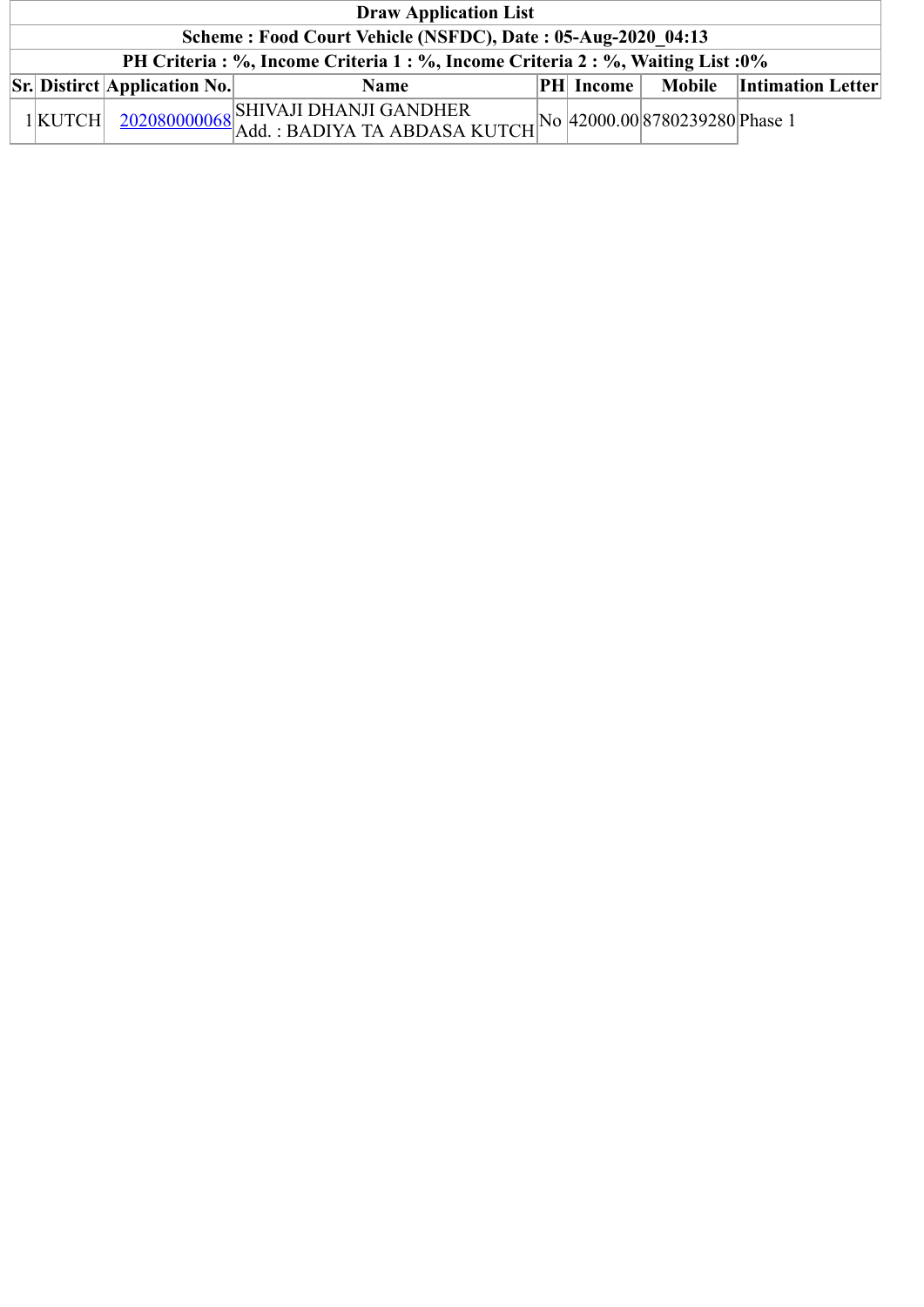|     | <b>Draw Application List</b> |                    |                                                                                                        |  |                  |                                 |                             |  |  |  |
|-----|------------------------------|--------------------|--------------------------------------------------------------------------------------------------------|--|------------------|---------------------------------|-----------------------------|--|--|--|
|     |                              |                    | Scheme: Food Court Vehicle (NSFDC), Date: 05-Aug-2020 04:13                                            |  |                  |                                 |                             |  |  |  |
|     |                              |                    | PH Criteria : %, Income Criteria 1 : %, Income Criteria 2 : %, Waiting List : 0%                       |  |                  |                                 |                             |  |  |  |
| Sr. | <b>Distirct</b>              | Application<br>No. | <b>Name</b>                                                                                            |  | <b>PH</b> Income | <b>Mobile</b>                   | <b>Intimation</b><br>Letter |  |  |  |
|     |                              |                    | HARDIKKUMAR KANUBHAI<br>1MAHISAGAR 202080000064 GHATADIYA<br>Add.: AT-GHATADA PO-DEBHARI TA-<br>VIRPUR |  |                  | No  70000.00 7567224333 Phase 1 |                             |  |  |  |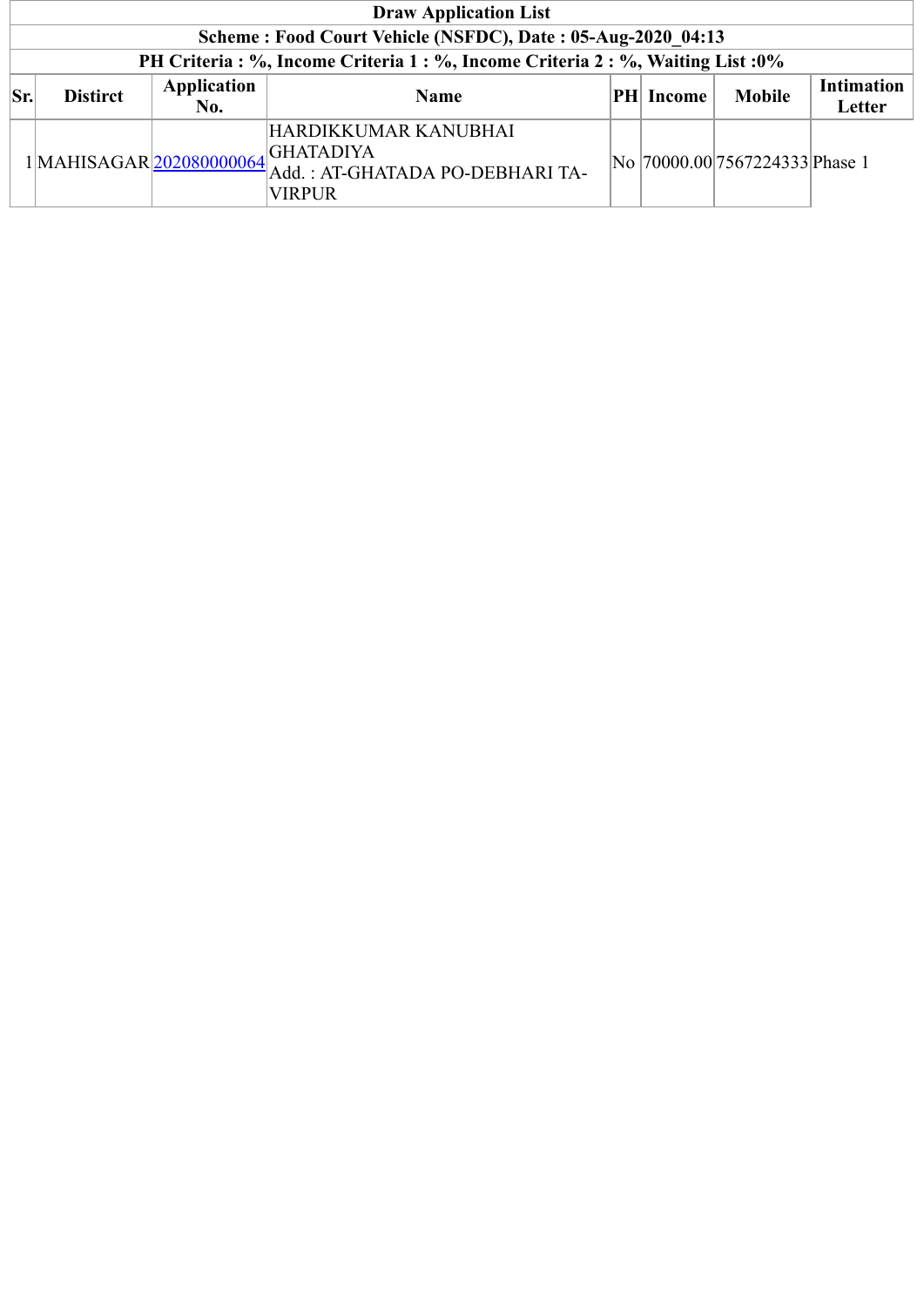| <b>Draw Application List</b>                                |                           |                                                                                                   |  |           |                               |                             |  |  |  |  |
|-------------------------------------------------------------|---------------------------|---------------------------------------------------------------------------------------------------|--|-----------|-------------------------------|-----------------------------|--|--|--|--|
| Scheme: Food Court Vehicle (NSFDC), Date: 05-Aug-2020 04:13 |                           |                                                                                                   |  |           |                               |                             |  |  |  |  |
|                                                             |                           | PH Criteria : %, Income Criteria 1 : %, Income Criteria 2 : %, Waiting List : 0%                  |  |           |                               |                             |  |  |  |  |
| $\vert$ Sr. Distirct $\vert$                                | <b>Application</b><br>No. | <b>Name</b>                                                                                       |  | PH Income | <b>Mobile</b>                 | <b>Intimation</b><br>Letter |  |  |  |  |
|                                                             |                           | VINOD GANDALAL PARMAR<br>1 BOTAD  202080000050 Add.: AT. CHOKDI TA. BARVALA DIST.<br><b>BOTAD</b> |  |           | No 91000.009724405620 Phase 1 |                             |  |  |  |  |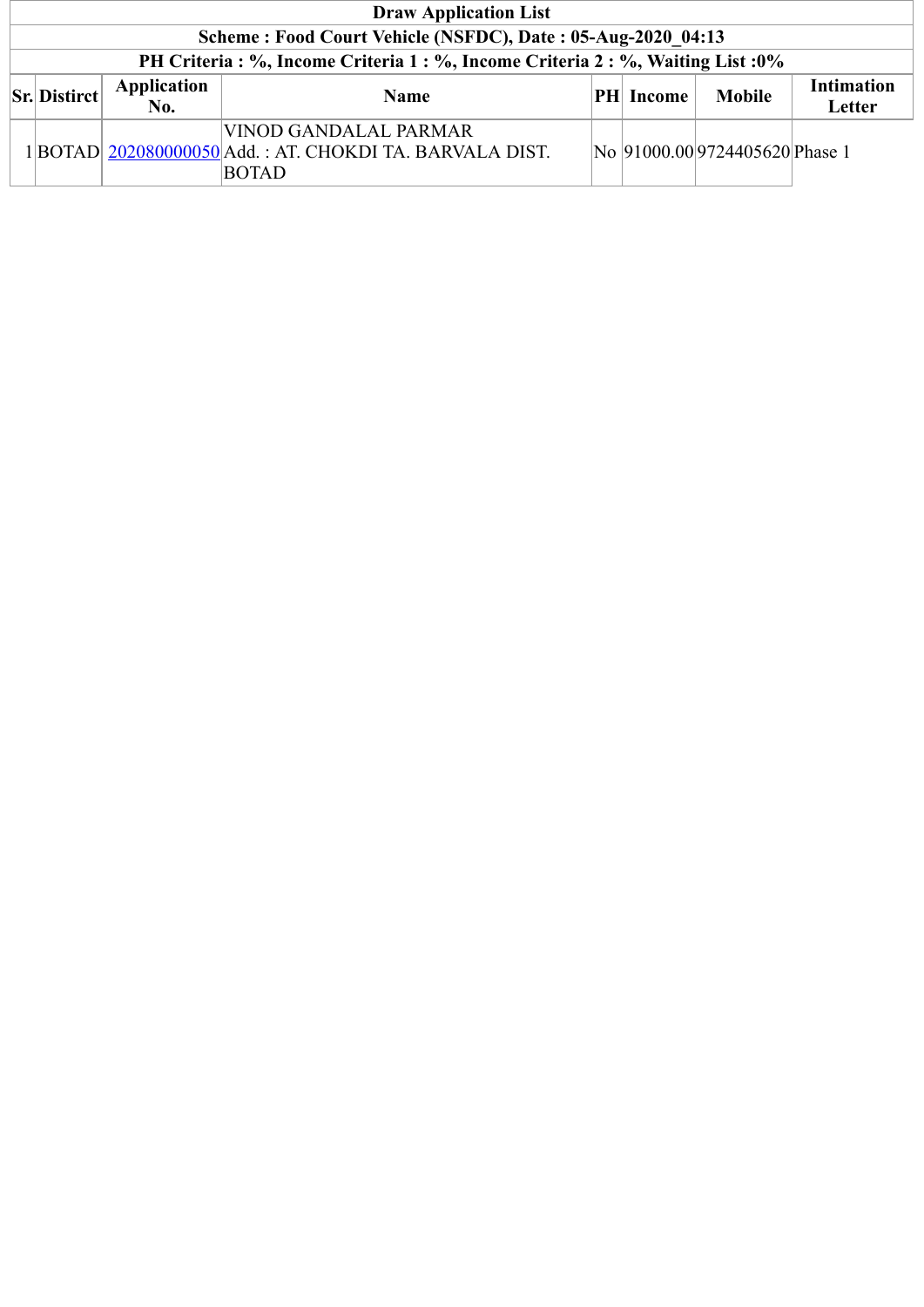|     | <b>Draw Application List</b>                                |                    |                                                                                                                       |     |        |                                  |                             |  |  |  |  |
|-----|-------------------------------------------------------------|--------------------|-----------------------------------------------------------------------------------------------------------------------|-----|--------|----------------------------------|-----------------------------|--|--|--|--|
|     | Scheme: Food Court Vehicle (NSFDC), Date: 05-Aug-2020 04:13 |                    |                                                                                                                       |     |        |                                  |                             |  |  |  |  |
|     |                                                             |                    | PH Criteria: %, Income Criteria 1: %, Income Criteria 2: %, Waiting List: 0%                                          |     |        |                                  |                             |  |  |  |  |
| Sr. | <b>Distirct</b>                                             | Application<br>No. | <b>Name</b>                                                                                                           | PHL | Income | <b>Mobile</b>                    | <b>Intimation</b><br>Letter |  |  |  |  |
|     |                                                             |                    | JAGDISH SAMPATRAO LOKHANDE<br>1 VADODARA 202080000070 Add.: D 32 SANGITA TENAMENT 2,<br>PACHVATI, GORWA ROAD VADODARA |     |        | No  150000.00 7621020533 Phase 1 |                             |  |  |  |  |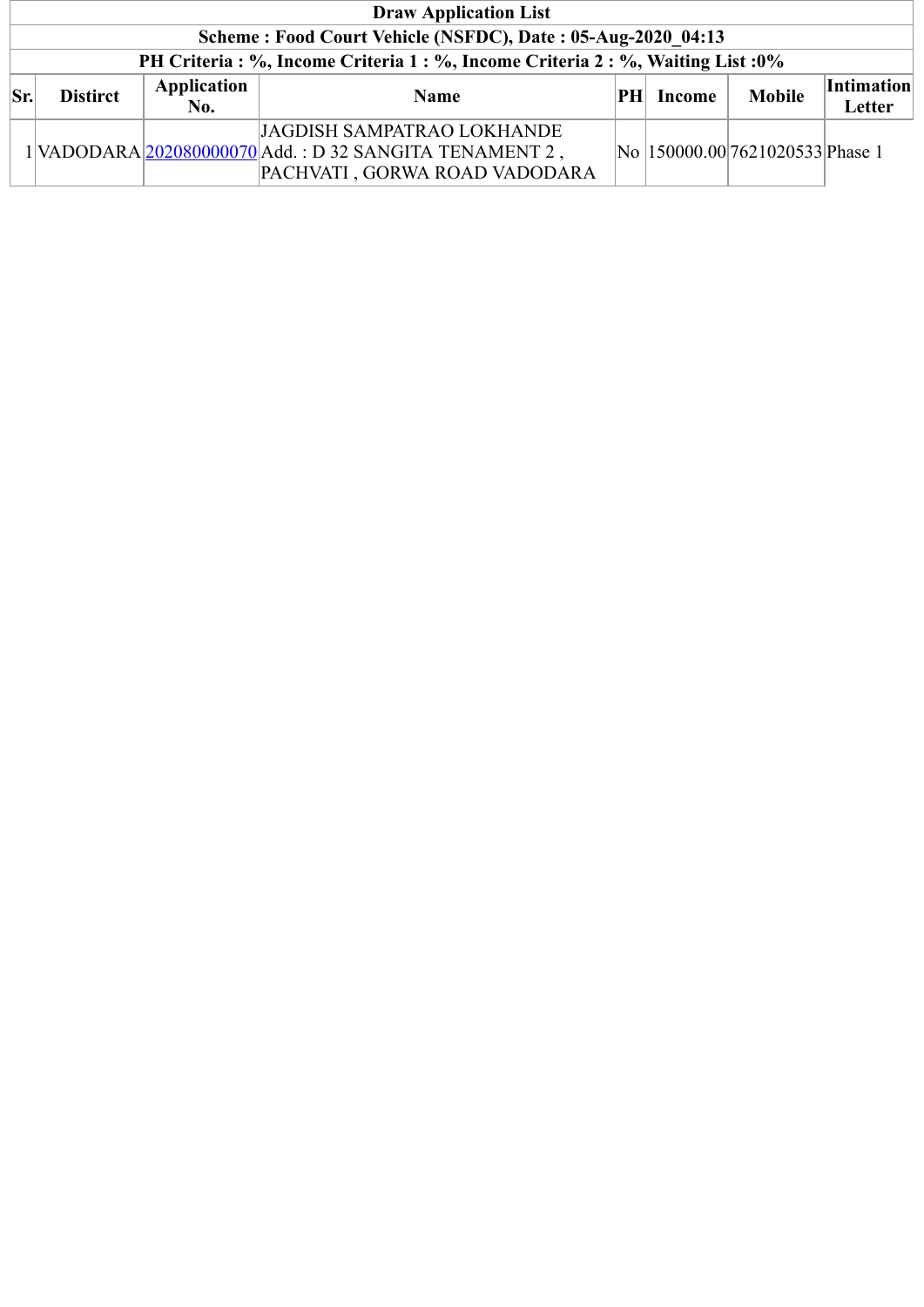|     | <b>Draw Application List</b>       |                           |                                                                                       |  |                  |                                |                             |  |  |  |  |
|-----|------------------------------------|---------------------------|---------------------------------------------------------------------------------------|--|------------------|--------------------------------|-----------------------------|--|--|--|--|
|     |                                    |                           | Scheme: Food Court Vehicle (NSFDC), Date: 05-Aug-2020 04:13                           |  |                  |                                |                             |  |  |  |  |
|     |                                    |                           | PH Criteria : %, Income Criteria 1 : %, Income Criteria 2 : %, Waiting List : 0%      |  |                  |                                |                             |  |  |  |  |
| Sr. | <b>Distirct</b>                    | <b>Application</b><br>No. | <b>Name</b>                                                                           |  | <b>PH</b> Income | <b>Mobile</b>                  | <b>Intimation</b><br>Letter |  |  |  |  |
|     | <b>BANAS</b><br><b>KANTHA</b>      |                           | NANJIBHAI MEGHABHAI HARIJAN<br>202080000060 Add.: AT PO PADAN TA SUIGAM PIN<br>385575 |  |                  | No 35000.00 9099252994 Phase 1 |                             |  |  |  |  |
|     | $\triangle$ BANAS<br><b>KANTHA</b> | 202080000058 JAHALIYA     | RAMSENGBHAI VAGHABHAI<br>Add.: AT PO MORWADA TA SUIGAM                                |  |                  | No 20000.00 8128049416 Phase 1 |                             |  |  |  |  |
|     | $\alpha$ BANAS<br><b>KANTHA</b>    | 202080000066 PARMAR       | NAROTAMBHAI AMRATBHAI<br>Add.: AT KHIMANA TA KANKREJ                                  |  |                  | No 20000.00 9173893462 Phase 1 |                             |  |  |  |  |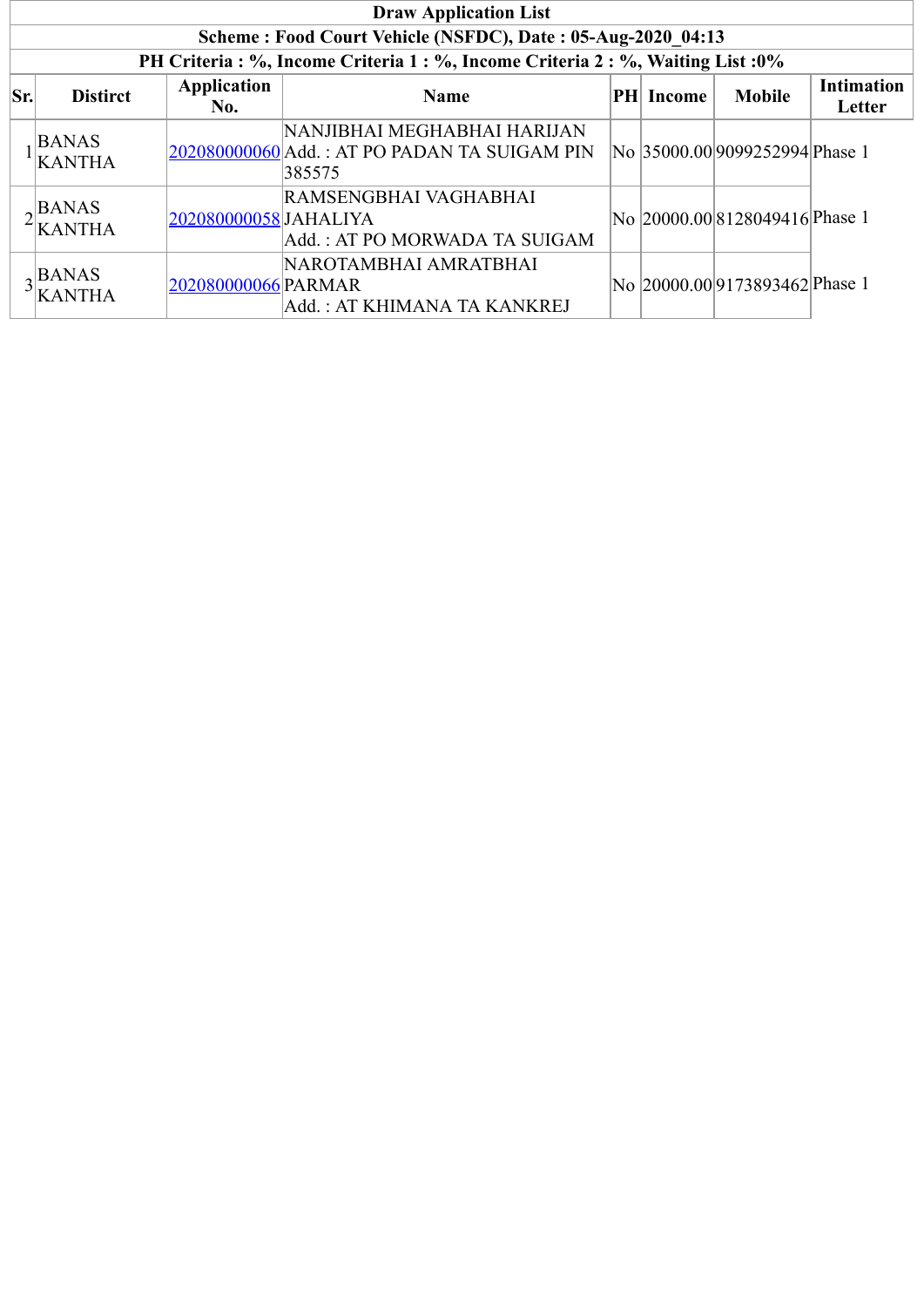|     | <b>Draw Application List</b>                                |                           |                                                                                                                         |    |        |                                  |                             |  |  |  |  |
|-----|-------------------------------------------------------------|---------------------------|-------------------------------------------------------------------------------------------------------------------------|----|--------|----------------------------------|-----------------------------|--|--|--|--|
|     | Scheme: Food Court Vehicle (NSFDC), Date: 05-Aug-2020 04:13 |                           |                                                                                                                         |    |        |                                  |                             |  |  |  |  |
|     |                                                             |                           | Ahmedabad - City, PH Criteria : %, Income Criteria 1 : %, Income Criteria 2 : %, Waiting List : 0%                      |    |        |                                  |                             |  |  |  |  |
| Sr. | <b>Distirct</b>                                             | <b>Application</b><br>No. | <b>Name</b>                                                                                                             | PH | Income | <b>Mobile</b>                    | <b>Intimation</b><br>Letter |  |  |  |  |
|     |                                                             |                           | DIPAK KUMAR GANPATBHAI<br>1 AHMEDABAD 202080000062 Add.: 3/B, SHAMA SOCIETY, NEAR<br>INDANE GAS GODOWN, MAKARBA<br>ROAD |    |        | No  144000.00 7990227003 Phase 1 |                             |  |  |  |  |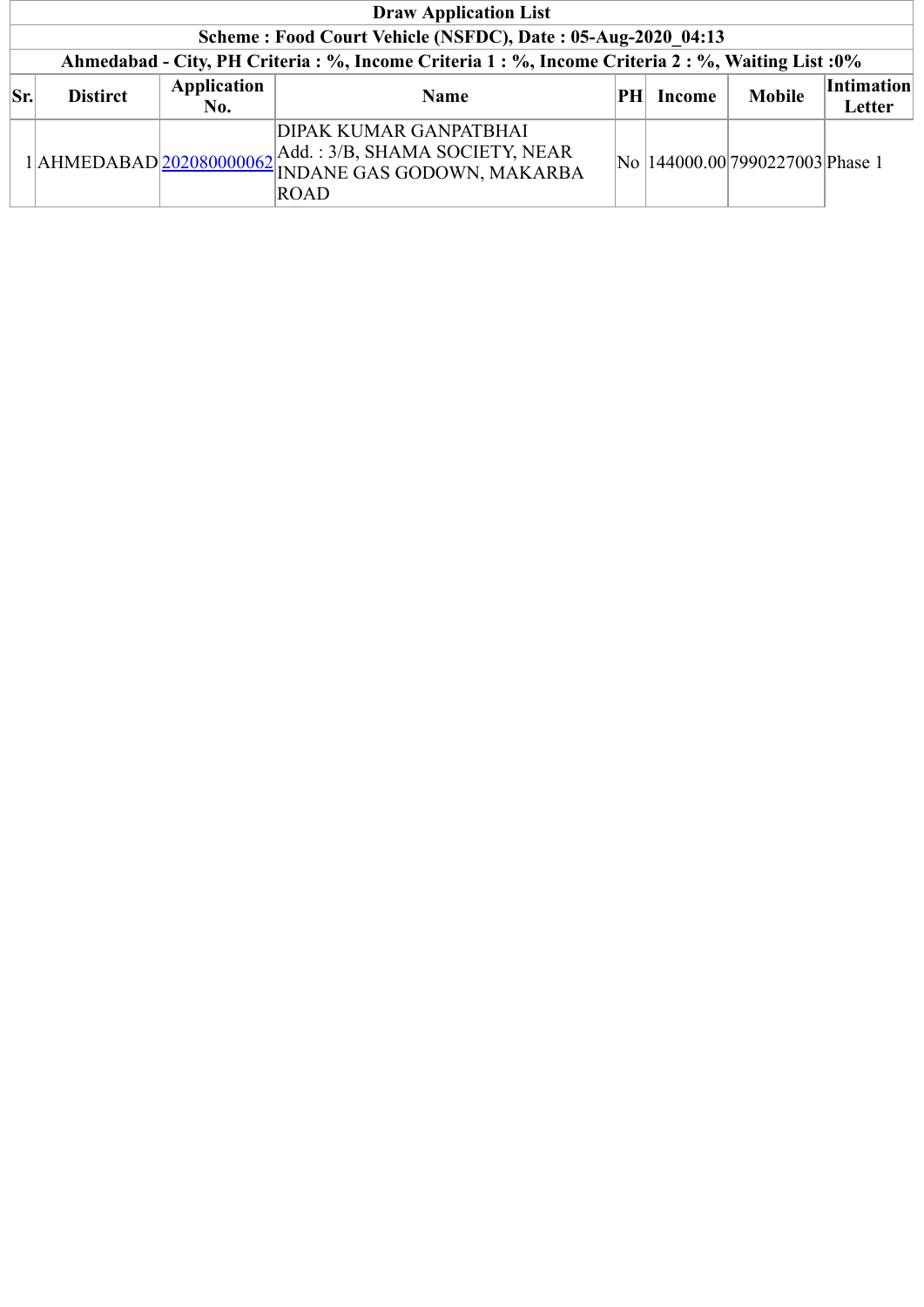|     | <b>Draw Application List</b> |                    |                                                                                                               |    |        |                                     |                             |  |  |  |  |
|-----|------------------------------|--------------------|---------------------------------------------------------------------------------------------------------------|----|--------|-------------------------------------|-----------------------------|--|--|--|--|
|     |                              |                    | Scheme: Food Court Vehicle (NSFDC), Date: 05-Aug-2020 04:13                                                   |    |        |                                     |                             |  |  |  |  |
|     |                              |                    | PH Criteria : %, Income Criteria 1 : %, Income Criteria 2 : %, Waiting List : 0%                              |    |        |                                     |                             |  |  |  |  |
| Sr. | <b>Distirct</b>              | Application<br>No. | <b>Name</b>                                                                                                   | PH | Income | <b>Mobile</b>                       | <b>Intimation</b><br>Letter |  |  |  |  |
|     | 1 BHAVNAGAR 202080000067     |                    | KISHORKUMAR SHAMJIBHAI<br><b>CHAUHAN</b><br>Add.: AT PIPARALI TA.UMARALA DI<br><b>BHAVNGAR</b>                | No |        | 47000.00 9824701651 Phase 1         |                             |  |  |  |  |
|     |                              |                    | HARJIBHAI GIGABHAI SOLANKI<br>2BHAVNAGAR 202080000073 Add.: OOP RADHA KRUSHNA<br>VANKARVAS AT BAJUD TA UMRALA |    |        | No   120000.00 9723330471   Phase 1 |                             |  |  |  |  |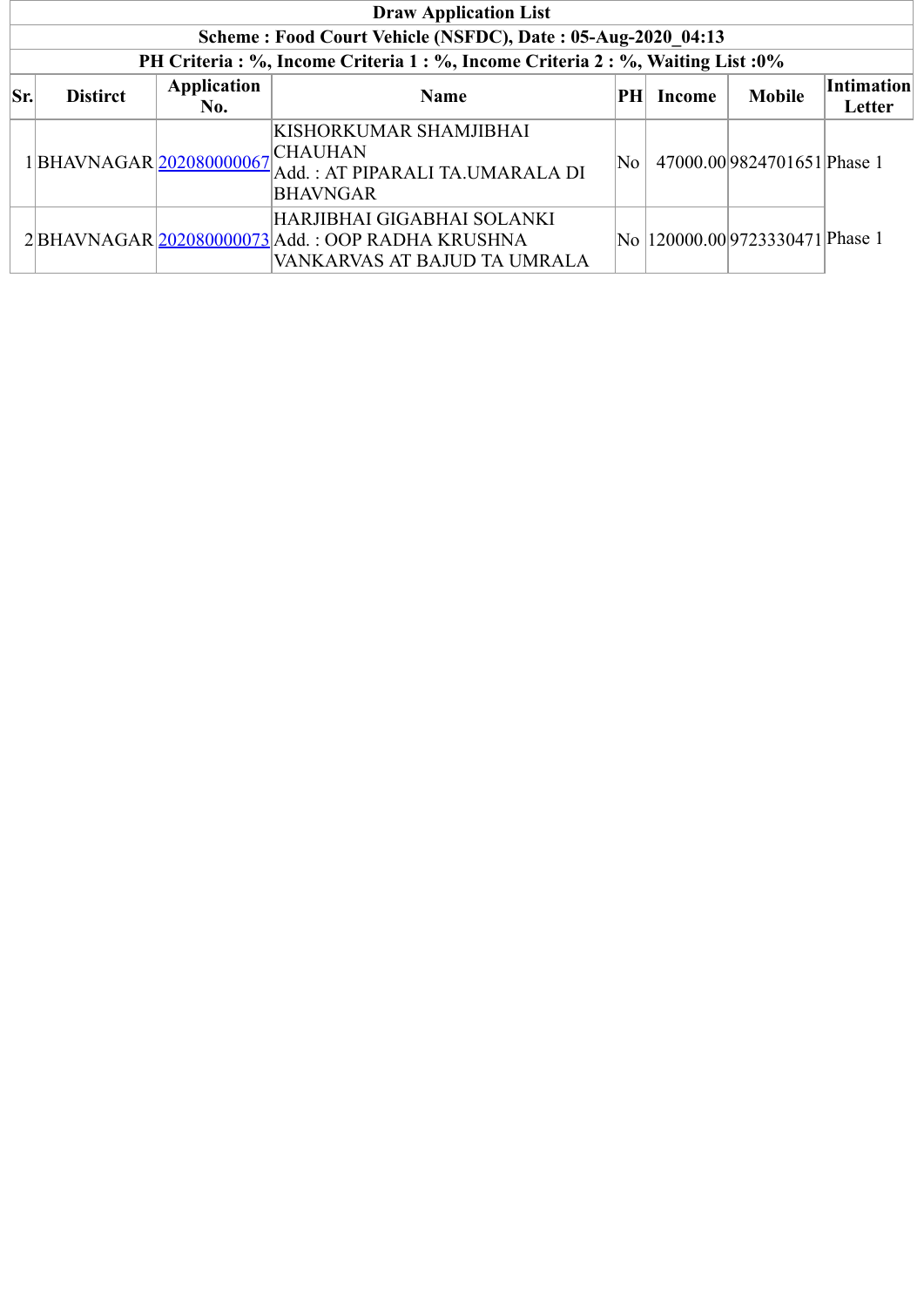| <b>Draw Application List</b> |                           |                                                                                                            |  |                  |                                |                             |  |  |  |  |
|------------------------------|---------------------------|------------------------------------------------------------------------------------------------------------|--|------------------|--------------------------------|-----------------------------|--|--|--|--|
|                              |                           | Scheme: Food Court Vehicle (NSFDC), Date: 05-Aug-2020 04:13                                                |  |                  |                                |                             |  |  |  |  |
|                              |                           | PH Criteria : %, Income Criteria 1 : %, Income Criteria 2 : %, Waiting List : 0%                           |  |                  |                                |                             |  |  |  |  |
| <b>Sr.</b> Distirct          | Application<br><b>No.</b> | <b>Name</b>                                                                                                |  | <b>PH</b> Income | <b>Mobile</b>                  | <b>Intimation</b><br>Letter |  |  |  |  |
|                              |                           | <b>SURESH NANJIBHAI DENGDA</b><br>1 AMRELI 202080000076 Add.: AMRELI ROAD BAGDA VAAS<br><b>SAVARKUNDLA</b> |  |                  | No 62000.00 9904300179 Phase 1 |                             |  |  |  |  |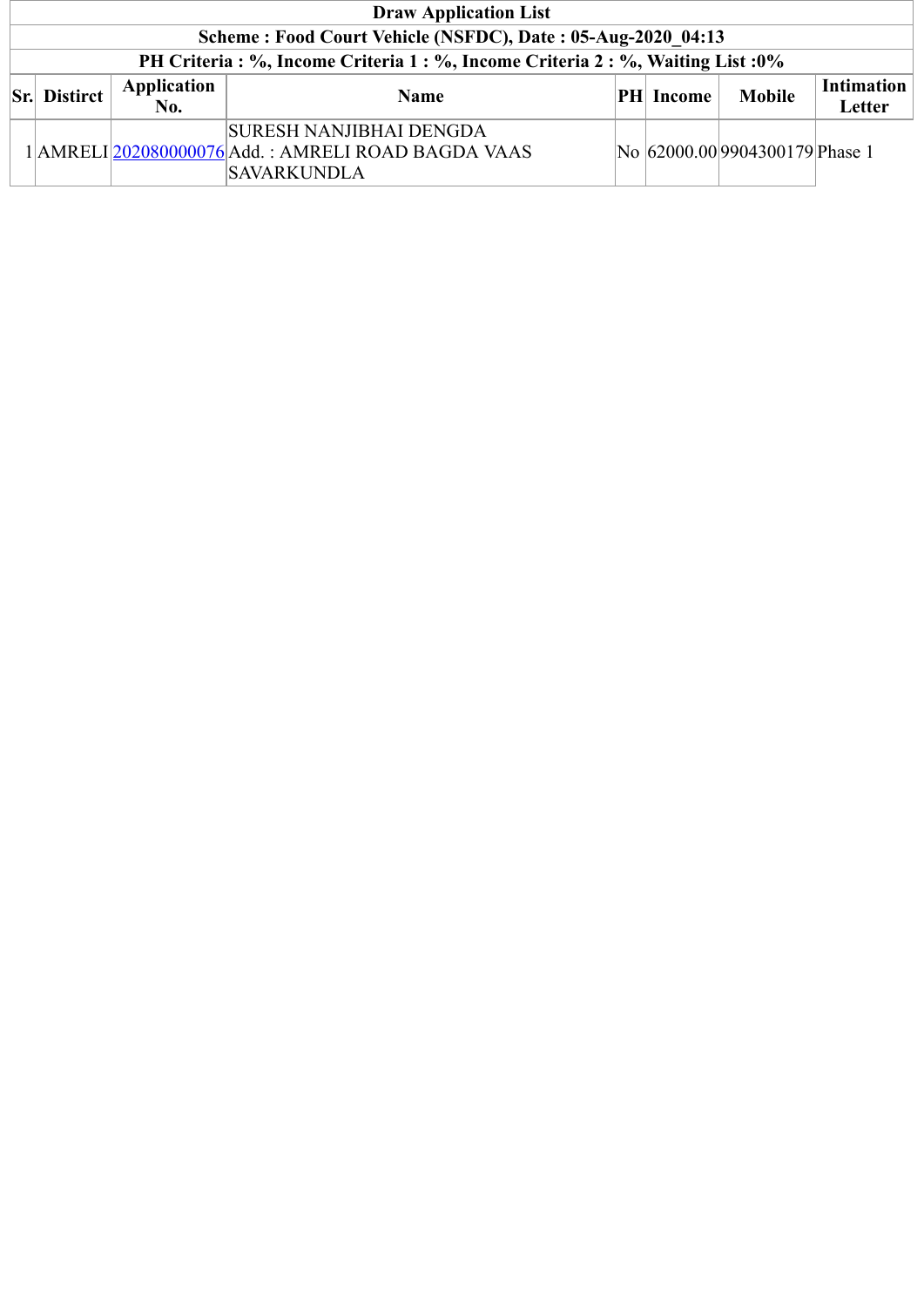| <b>Draw Application List</b>                                |                          |                                                                                                               |  |                  |                                 |                             |  |  |  |  |  |
|-------------------------------------------------------------|--------------------------|---------------------------------------------------------------------------------------------------------------|--|------------------|---------------------------------|-----------------------------|--|--|--|--|--|
| Scheme: Food Court Vehicle (NSFDC), Date: 05-Aug-2020 04:13 |                          |                                                                                                               |  |                  |                                 |                             |  |  |  |  |  |
|                                                             |                          | PH Criteria: %, Income Criteria 1: %, Income Criteria 2: %, Waiting List: 0%                                  |  |                  |                                 |                             |  |  |  |  |  |
| <b>Sr.</b> Distirct                                         | Application<br>No.       | <b>Name</b>                                                                                                   |  | <b>PH</b> Income | <b>Mobile</b>                   | <b>Intimation</b><br>Letter |  |  |  |  |  |
|                                                             |                          | DINESHBHAI KHODABHAI PARMAR<br>1 PATAN  202080000053 Add.: ROHIT NAGAR AT JASALPUR TA<br> CHANASMA DIST PATAN |  |                  | No 48000.00 8780550708 Phase 1  |                             |  |  |  |  |  |
|                                                             | $2$ PATAN $202080000071$ | MALABHAI SANKARBHAI PARMAR<br>Add.: AT BHATSAN CHAMARSVAS                                                     |  |                  | No  56000.00 9824958001 Phase 1 |                             |  |  |  |  |  |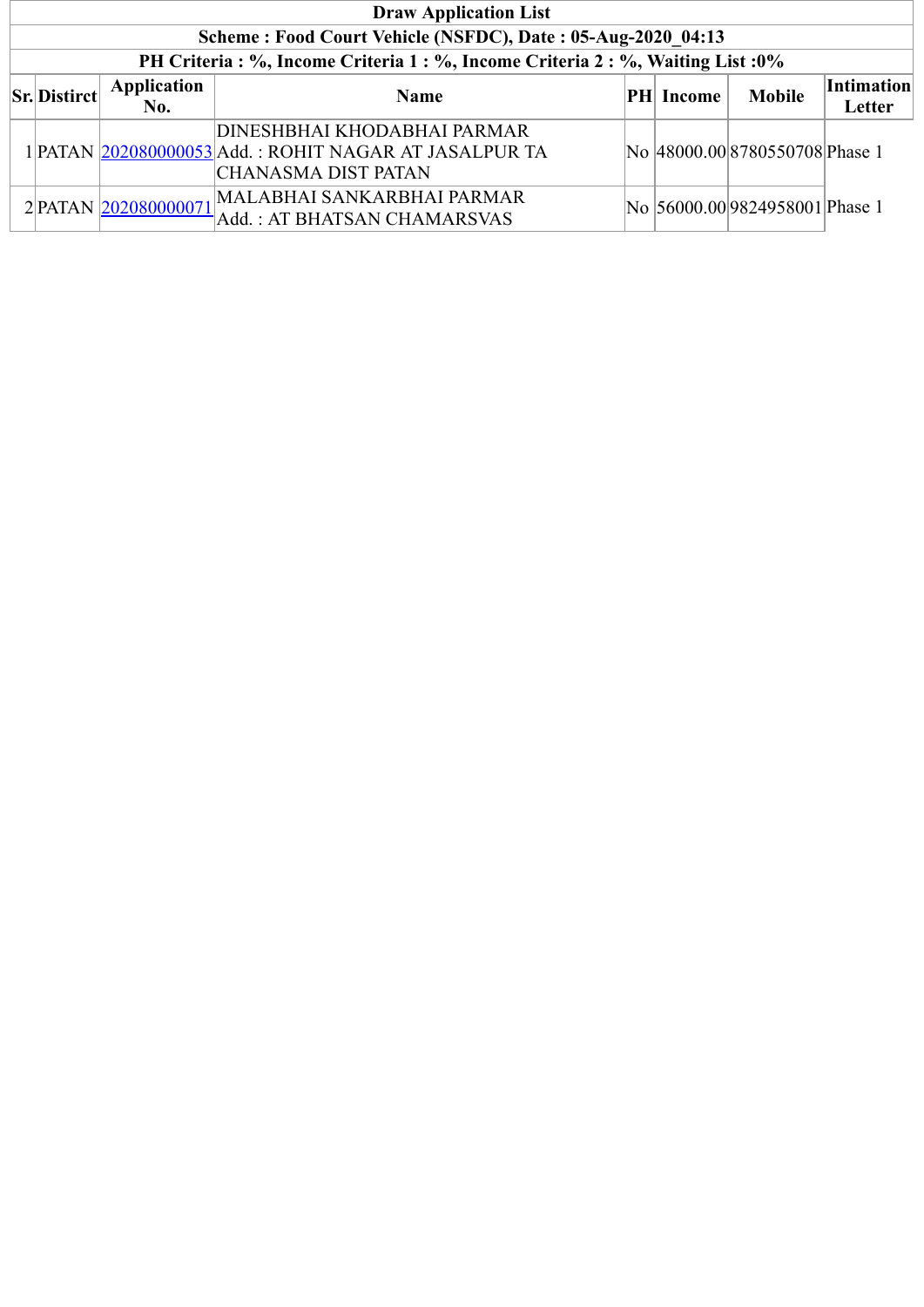| <b>Draw Application List</b> |                 |             |                                                                                  |  |           |                                |                   |  |  |
|------------------------------|-----------------|-------------|----------------------------------------------------------------------------------|--|-----------|--------------------------------|-------------------|--|--|
|                              |                 |             | Scheme: Food Court Vehicle (NSFDC), Date: 05-Aug-2020 04:13                      |  |           |                                |                   |  |  |
|                              |                 |             | PH Criteria : %, Income Criteria 1 : %, Income Criteria 2 : %, Waiting List : 0% |  |           |                                |                   |  |  |
| Sr.                          | <b>Distirct</b> | Application | <b>Name</b>                                                                      |  | PH Income | <b>Mobile</b>                  | <b>Intimation</b> |  |  |
|                              |                 | No.         |                                                                                  |  |           |                                | Letter            |  |  |
|                              |                 |             | RAMESH GOVINDBHAI VAGHELA                                                        |  |           |                                |                   |  |  |
|                              |                 |             | 1JAMNAGAR 202080000069 Add.: DAL DEVALIYA, POST SAMANA,                          |  |           | No 40000.00 9879804118 Phase 1 |                   |  |  |
|                              |                 |             | TAL JAMJODHPUR, DIST JAMNAGAR                                                    |  |           |                                |                   |  |  |
|                              |                 |             | UJAS RAMESHBHAI MAKWANA                                                          |  |           |                                |                   |  |  |
|                              |                 |             | 2JAMNAGAR 202080000079 Add.: VAISHALINAGAR-1 BEDESWAR                            |  |           | No 36000.00 9909315366 Phase 1 |                   |  |  |
|                              |                 |             | <b>ROAD JAMNAGAR</b>                                                             |  |           |                                |                   |  |  |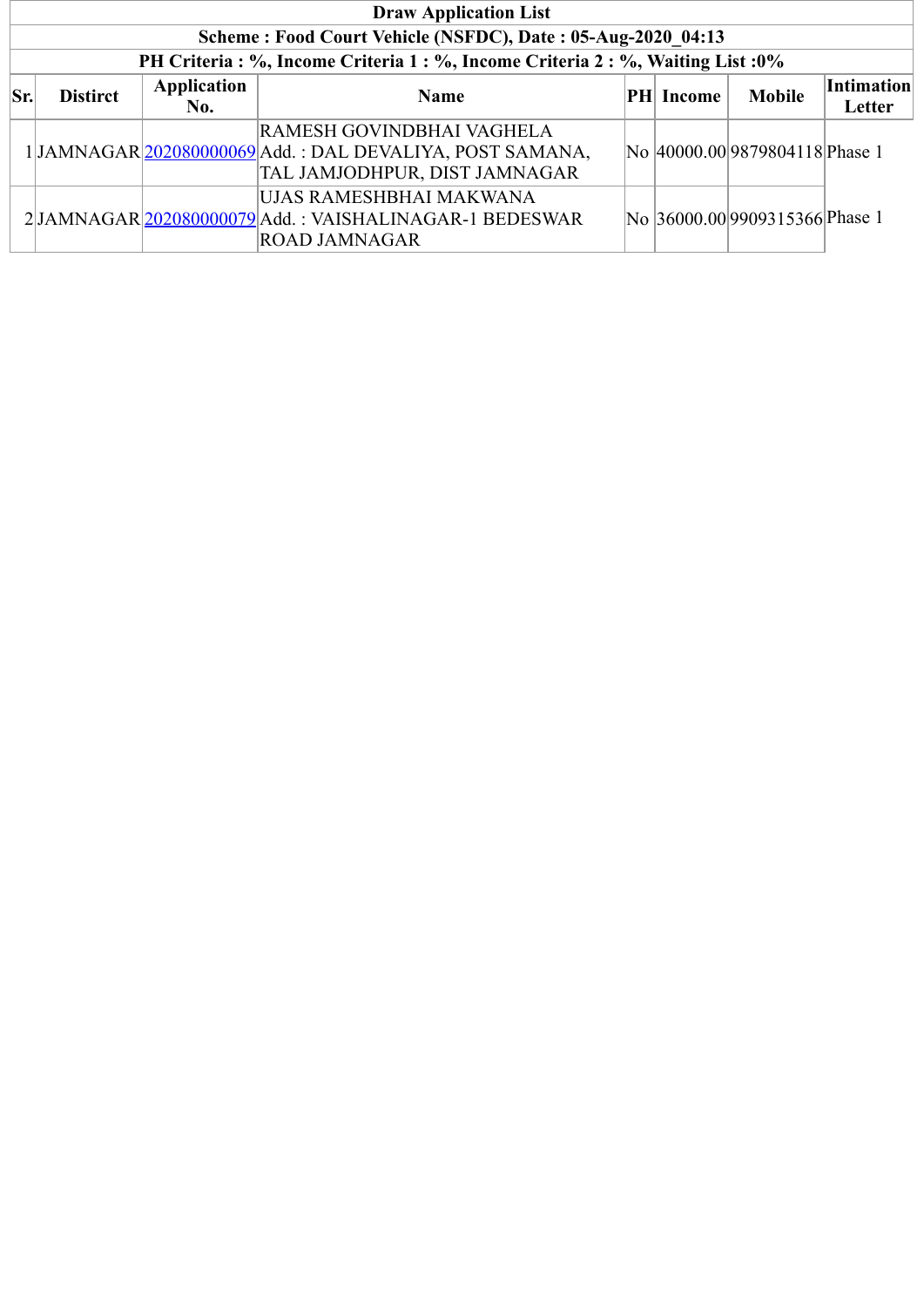|     | <b>Draw Application List</b> |                    |                                                                                                                                                     |  |                  |                                |                             |  |  |  |
|-----|------------------------------|--------------------|-----------------------------------------------------------------------------------------------------------------------------------------------------|--|------------------|--------------------------------|-----------------------------|--|--|--|
|     |                              |                    | Scheme: Food Court Vehicle (NSFDC), Date: 05-Aug-2020 04:13                                                                                         |  |                  |                                |                             |  |  |  |
|     |                              |                    | PH Criteria : %, Income Criteria 1 : %, Income Criteria 2 : %, Waiting List : 0%                                                                    |  |                  |                                |                             |  |  |  |
| Sr. | <b>Distirct</b>              | Application<br>No. | <b>Name</b>                                                                                                                                         |  | <b>PH</b> Income | <b>Mobile</b>                  | <b>Intimation</b><br>Letter |  |  |  |
|     | 1SURENDRANAGAR 202080000052  |                    | NARENDRAKUMAR<br>AMARSHIBHAI PARGHI<br>Add.: AT DANAWADA TA MULI<br>DIST SURENDRANAGAR                                                              |  |                  | No 55000.00 9725978467 Phase 1 |                             |  |  |  |
|     | 2 SURENDRANAGAR 202080000057 |                    | ABHISHEK KANJIBHAI<br><b>MAKWANA</b><br>Add. : AT DANAWADA TA MULI<br>DIST SURENDRANAGAR                                                            |  |                  | No 60000.00 9601344866 Phase 1 |                             |  |  |  |
|     |                              |                    | HITESHBHAI ARVINDBHAI<br><b>RATHOD</b><br>3 SURENDRANAGAR 202080000074 Add.: VIJAY NAGAR SOCIETY<br>NEAR GHARSHALA GANPATI<br><b>FATSAR WADHWAN</b> |  |                  | No 40000.00 8866225352 Phase 1 |                             |  |  |  |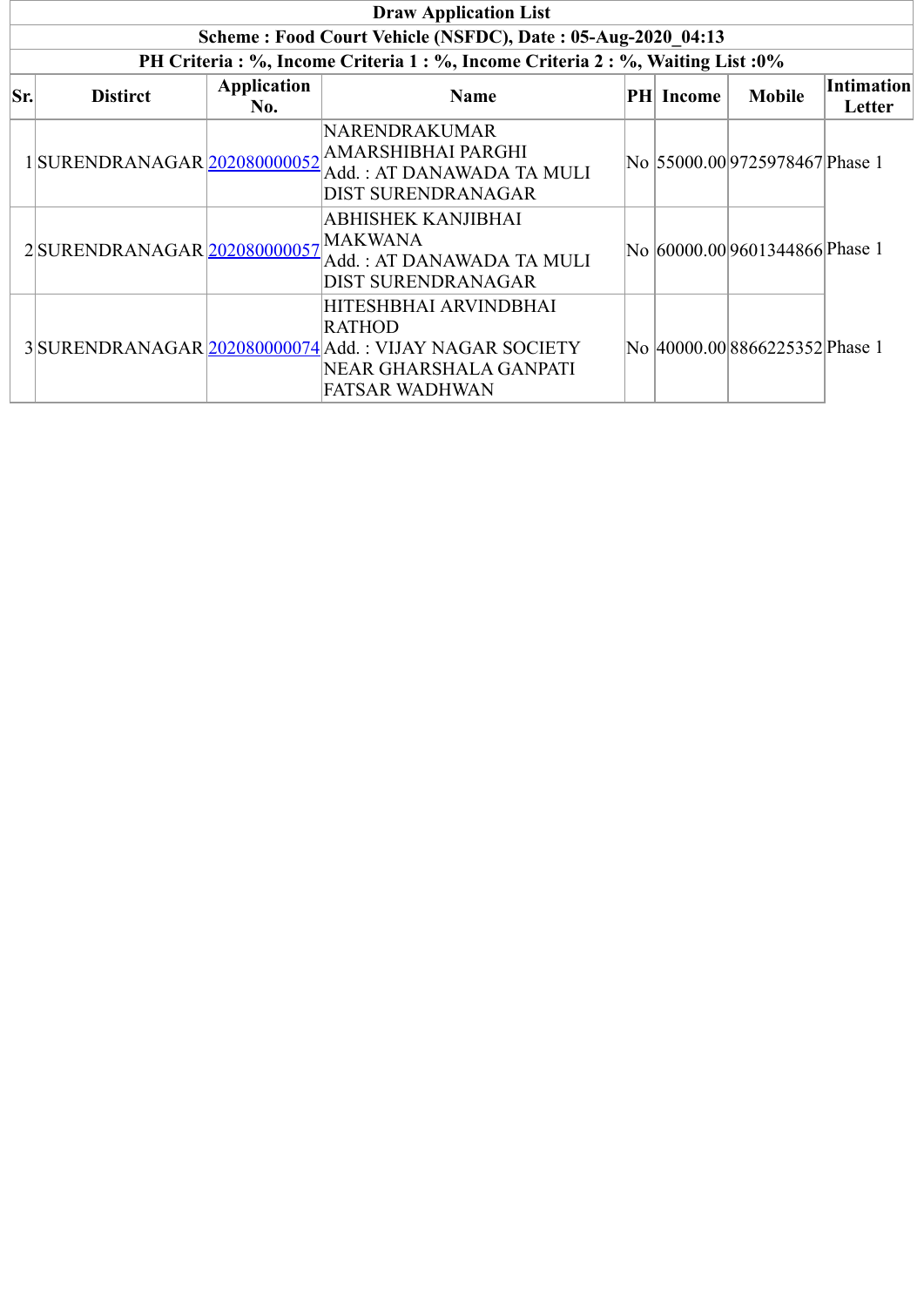| <b>Draw Application List</b>                                                     |                           |                           |                                                                                                                                                                                                           |  |                  |               |                             |  |  |
|----------------------------------------------------------------------------------|---------------------------|---------------------------|-----------------------------------------------------------------------------------------------------------------------------------------------------------------------------------------------------------|--|------------------|---------------|-----------------------------|--|--|
| Scheme: Food Court Vehicle (NSFDC), Date: 05-Aug-2020 04:13                      |                           |                           |                                                                                                                                                                                                           |  |                  |               |                             |  |  |
| PH Criteria : %, Income Criteria 1 : %, Income Criteria 2 : %, Waiting List : 0% |                           |                           |                                                                                                                                                                                                           |  |                  |               |                             |  |  |
| Sr.                                                                              | <b>Distirct</b>           | <b>Application</b><br>No. | <b>Name</b>                                                                                                                                                                                               |  | <b>PH</b> Income | <b>Mobile</b> | <b>Intimation</b><br>Letter |  |  |
|                                                                                  | 1GANDHINAGAR 202080000042 |                           | ATULKUMAR KANTIBHAI CHAVADA<br>$\left \text{Add.}: \text{BLOCK NO-454, DUBLE DECKER}\right _{\text{No}} \left  60000.00 \right  9824035107 \text{ phase 1}$<br>,HARSIDDHINAGAR, SECTOR-<br>24,GANDHINAGAR |  |                  |               |                             |  |  |
|                                                                                  | 2GANDHINAGAR 202080000043 |                           | ATULKUMAR KANTIBHAI CHAVADA<br>Add.: BLOCK NO-454, DUBLE DECKER $\vert$ No $\vert$ 60000.00 $\vert$ 9824035107 $\vert$ Phase 1<br>,HARSIDDHINAGAR, SECTOR-<br>24, GANDHINAGAR                             |  |                  |               |                             |  |  |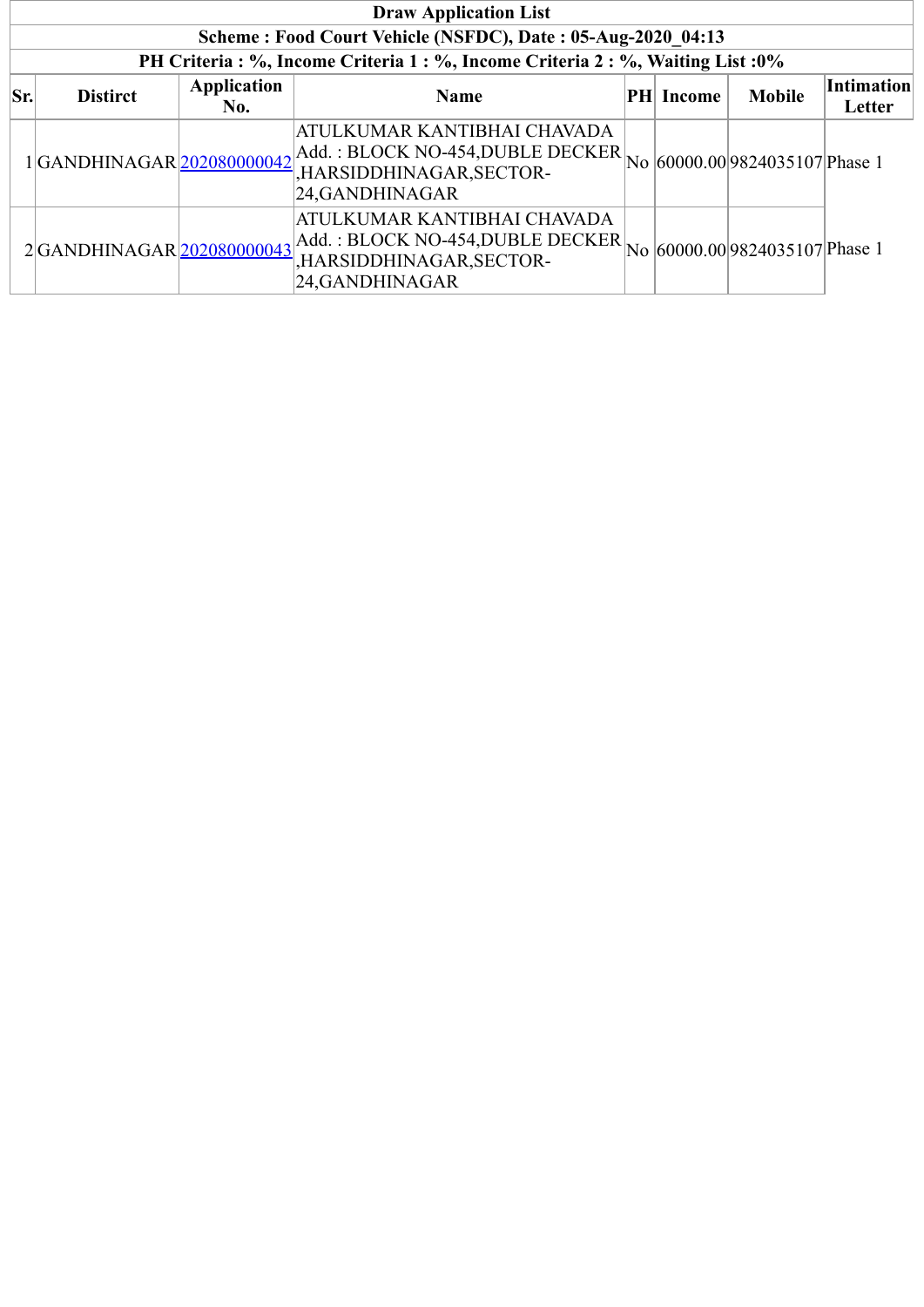|                                                             | <b>Draw Application List</b>                                                     |                           |                                                                                |  |                  |                                |                          |  |  |
|-------------------------------------------------------------|----------------------------------------------------------------------------------|---------------------------|--------------------------------------------------------------------------------|--|------------------|--------------------------------|--------------------------|--|--|
| Scheme: Food Court Vehicle (NSFDC), Date: 05-Aug-2020 04:13 |                                                                                  |                           |                                                                                |  |                  |                                |                          |  |  |
|                                                             | PH Criteria : %, Income Criteria 1 : %, Income Criteria 2 : %, Waiting List : 0% |                           |                                                                                |  |                  |                                |                          |  |  |
|                                                             | $\vert$ Sr. Distirct $\vert$                                                     | <b>Application</b><br>No. | <b>Name</b>                                                                    |  | <b>PH Income</b> | Mobile                         | <b>Intimation Letter</b> |  |  |
|                                                             | $1$ <b>KHEDA</b>                                                                 |                           | $\left[\frac{202080000059}{\text{Add.}:6185,\text{ROHITVAS,CHAKLASHI}}\right]$ |  |                  | No 50000.00 9824415108 Phase 1 |                          |  |  |